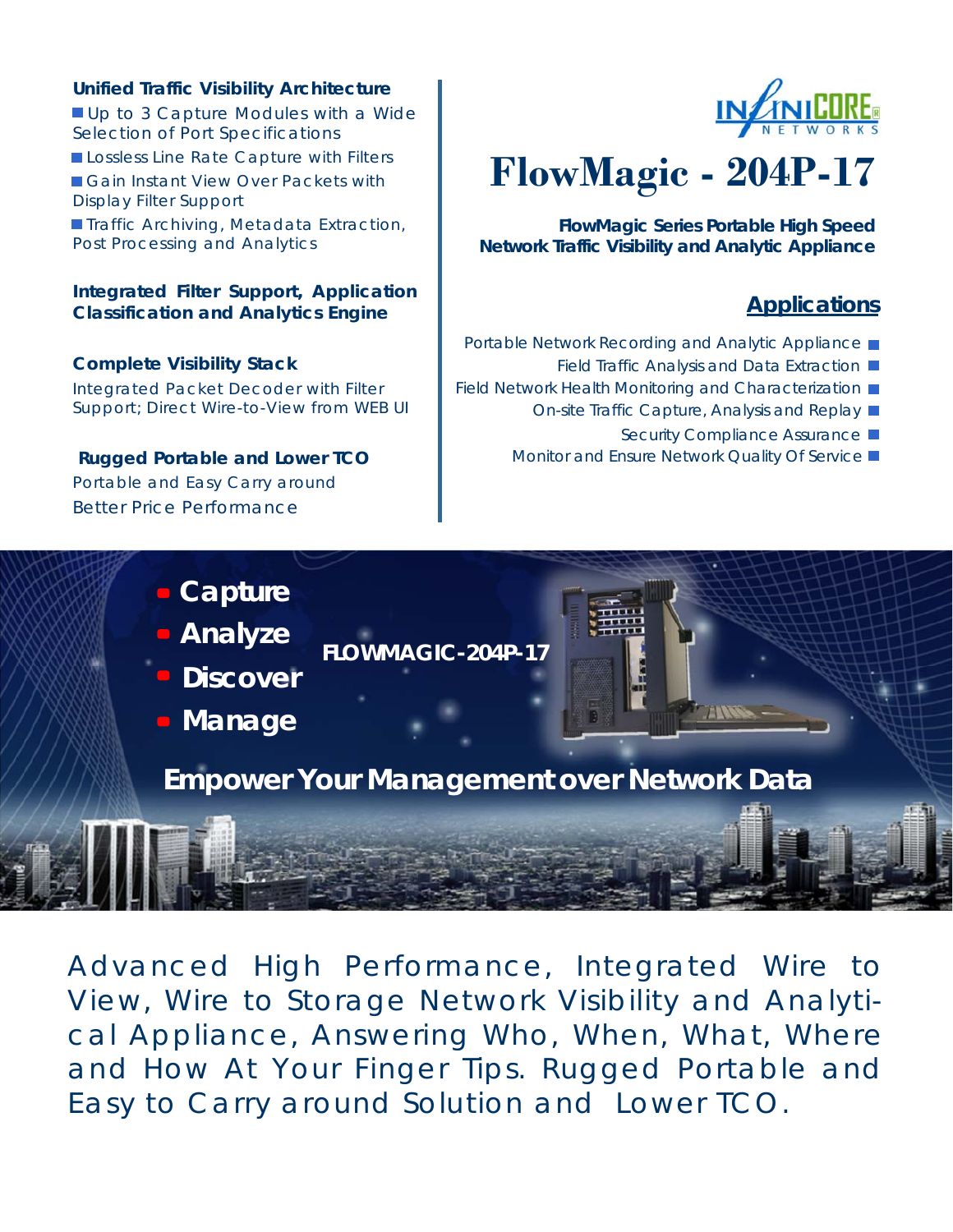# **FlowMagic-204P-17**

**Unified Network Visibility** 



Essential Tool in Network Monitoring and Forensic Infrastructure

Zero Packet Loss for Line Rate Minimum Size Packet

Flexible Traffic Capture Modes, Operate at Gigabit or Ten Gigabit Mode

Wide Range of Media support: 1G, 10G, 10G-DAC, 1G-SGMII, 25G, 40G & 100G

Integrated Packet Decoder; Gain Instant View Over Packets with Rich Display Filter Support

Rich Built-in Analytic Tools that Provides End Points, Conversation and Content Information

Downstream Tool Integration with Data Export in PCAP format

Integrated Network Quality of Service Sensors and Reputation Score Calculation

Pioneered Role Based Visibility Management Support Fully Authorized Visibility

Programmable API to Automate Operation Tasks and Analysis

Rugged Portable and Easy to Carry around Solution for Working On-site; Low Power Design, Low TCO, Green

#### **Contact us**

InfiniCORE Inc. http://www.infinicoreinc.com

Sales: sales@infinicoreinc.com Support: support@infinicoreinc.com

#### FlowMagic-204P-17 PRODUCT BREIF VERSION 1.0.1 CONTINUOUS MONITOR

#### **Next Generation Device For Total Network Visibility**

The InfiniCORE™ FlowMagic-204P-17 is purposefully designed portable appliance to solve high speed visibility and analytical issues that today's network administrators and engineers are facing during their daily tasks. Powered by its unified visibility architecture, the FlowMagic-204P-17 is an ideal carry around solution for field wire speed network traffic capturing, archiving, analyzing and diagnosis tasks. It is a remarkably easy to use tool with rich analytical features and 5 Terabytes storage capability.

#### **Streamlined, Outstanding Software Package**

The FlowMagic-204P-17 is powered by InfiniOS with comprehensive functionalities available directly in Web Based GUI for management, visibility and analytics. InfiniOS has comprehensive role-based right management to support authorized and differentiated visibility into the data.

#### **Discover The Power of Big Liquid Data**

When data is readily available and properly presented, issues can be discovered faster and resolved quickly. The FlowMagic-204P-17 is a rugged portable appliance in its class that enables customers to work on site and perform capturing, archiving, analysis and debugging tasks wherever they want. The rich analytical features built into the appliance provides a whole new way to help customers to solve network glitches and to ensure the quality of service.

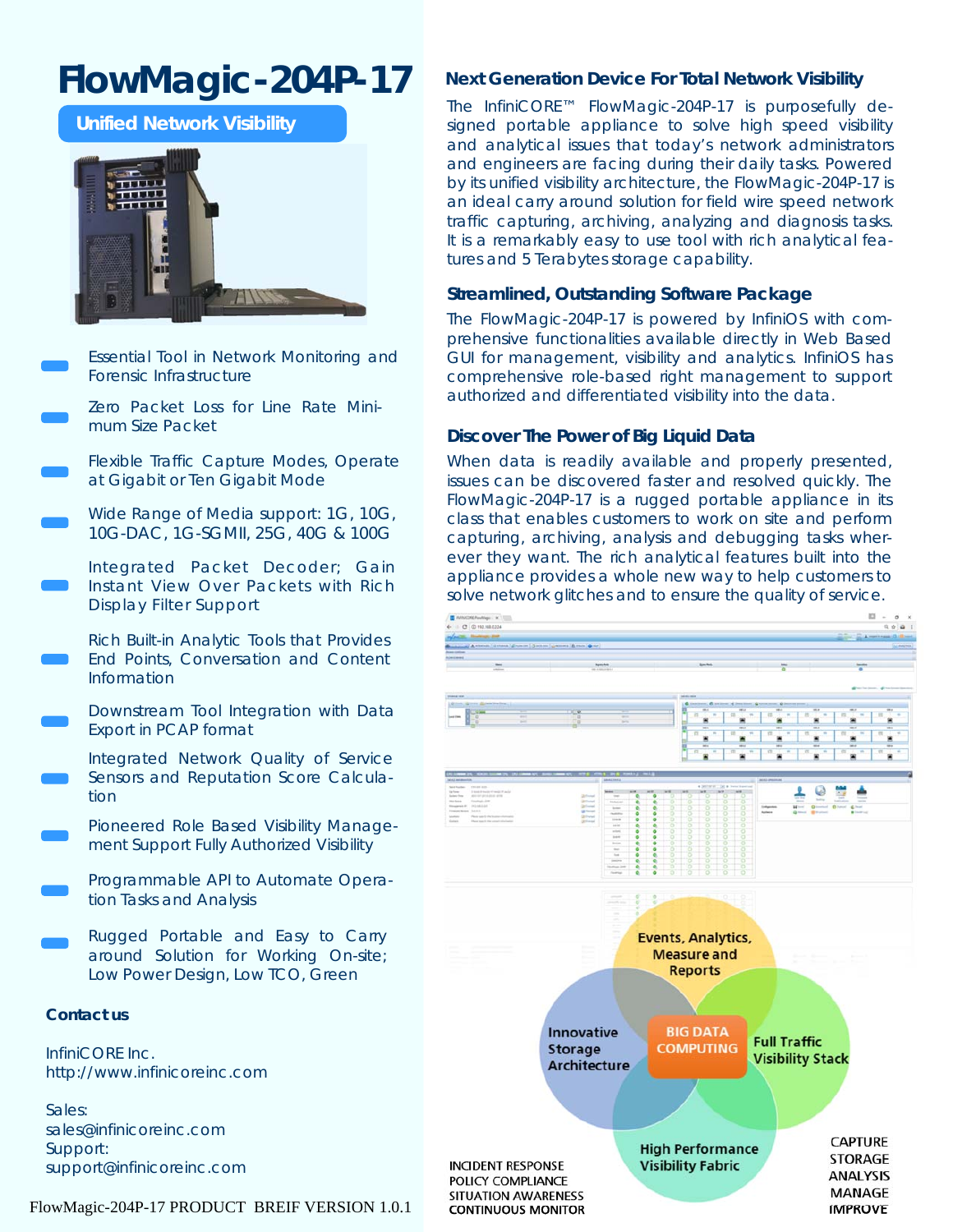# **Highlights of FlowMagic-204P-17 Use Cases**



**For Government, Financial and Enterprise Network Monitoring and Forensic Infrastructure** 

Analytic Services Essential Tool in Near Line Network View Flow Meta Domain Meta Extraction Single Or Multiple TAP Points De-Was Linke Mc Moder Content ployment Data Archive ElowMagic-204P-17 Line Rate Packet Capture Performance Help Network Meet Regulatory Com-ETWORK COMMIS pliance Such as SOX, PCI and HIPPA Direct Wire-to-View Packet Decoder and Analyzer, Diagnosis Made Easier Plug-and-Play; Support Light Splitter, SPAN or Inline Mode

#### **Unified Visibility, Whenever You Need It and Wherever You Need It In Your Network**

- Cost Effective Oscilloscope for Network Administrators and Engineers
- Support Sharing Across Multi-User and Work Group with Reservation Management
- Easy to Carry around, Plug and Play. Inline Visibility
- Lossless high performance Data Capture and Analysis
	- Easy to Use Web UI Similar to Wireshark for Packet Viewing and Analysis



#### **Scale-Out and Scale-Up Traffic Archival Storage Architecture**



All specifications and figures are subject to change without prior notice. Actual products may look different from the photos.

All trademarks and logos are the properties of InfiniCORE Inc. All rights reserved.